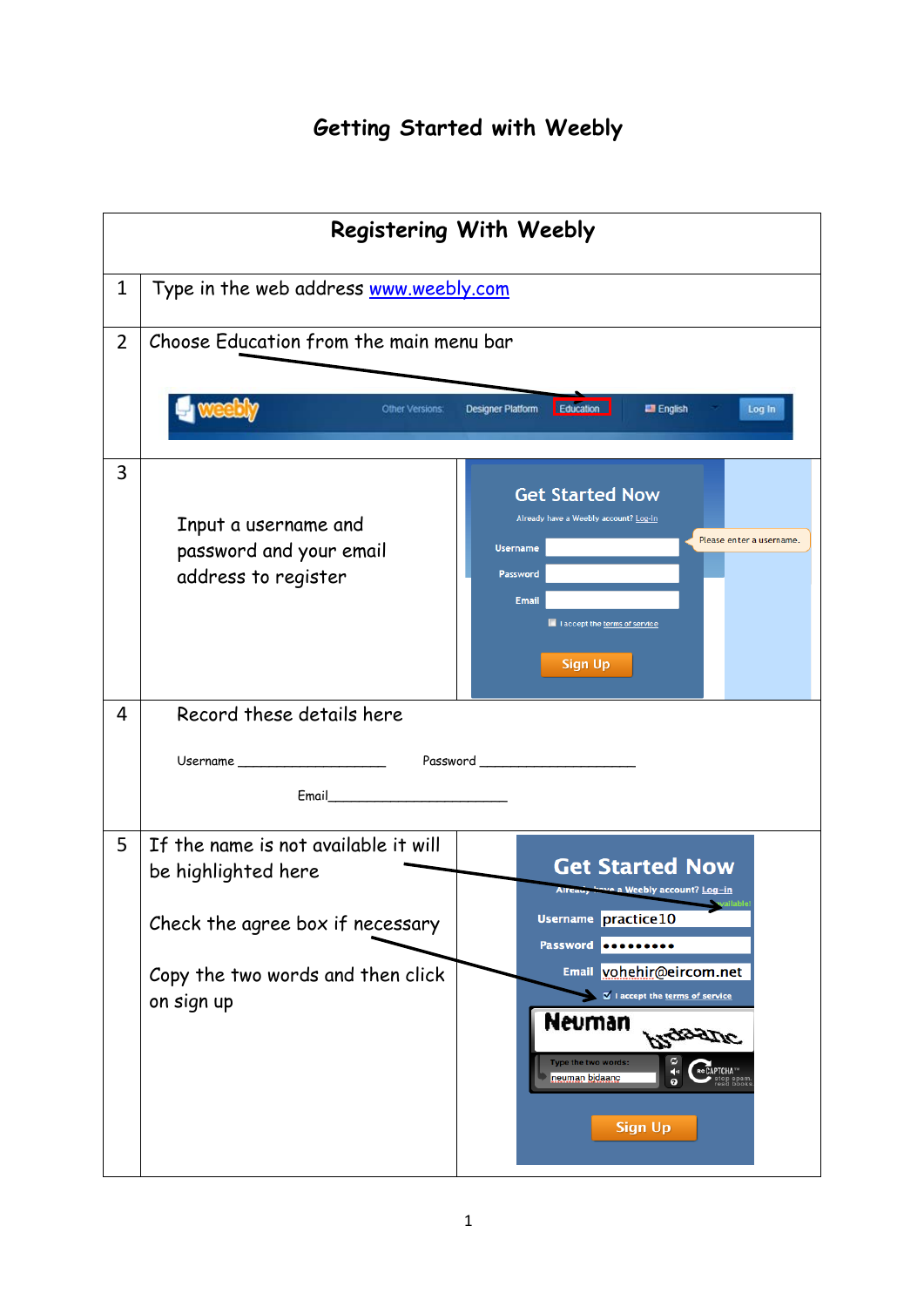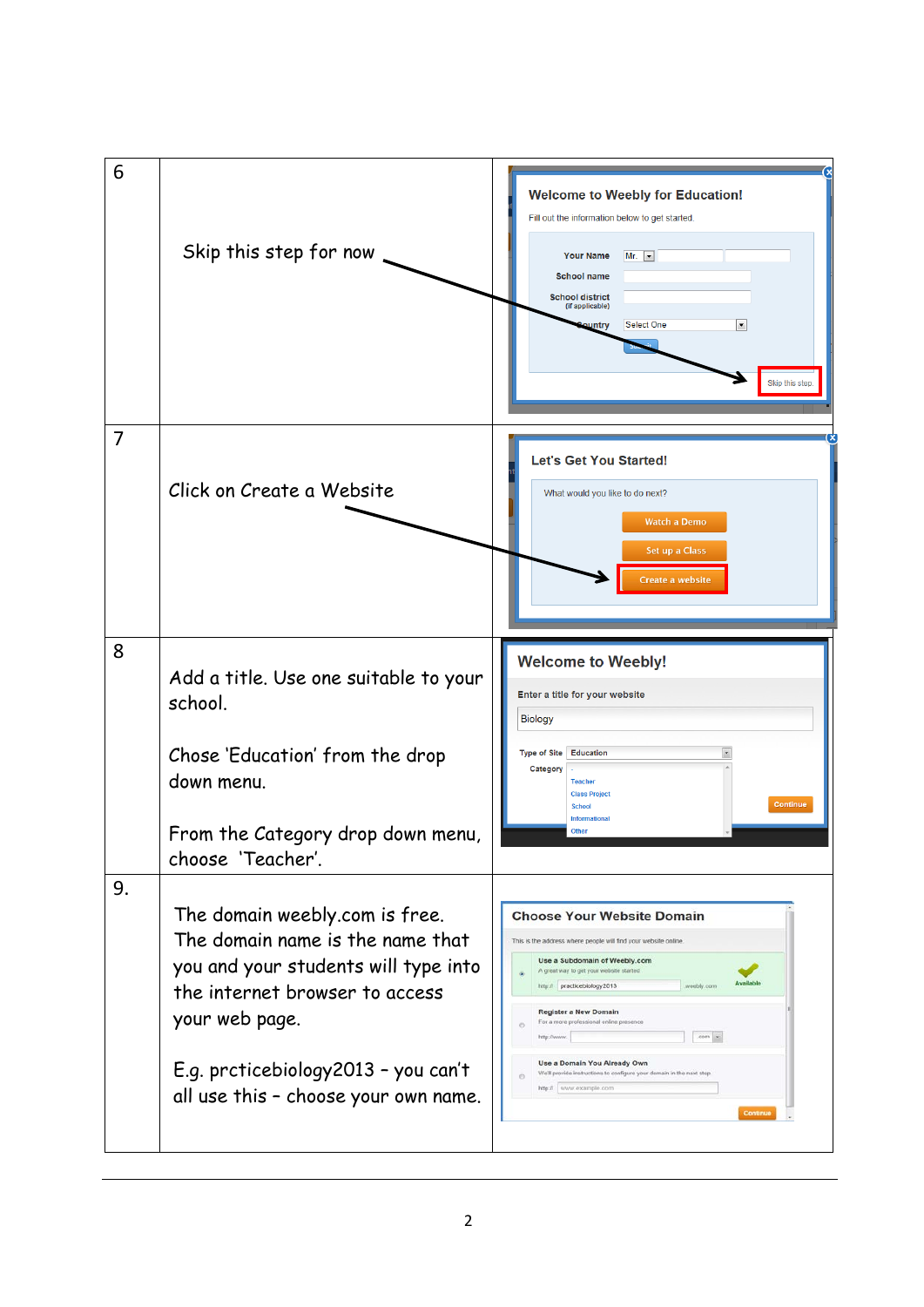|             | Note : You have now set up your website.                                                                                                                                                                                                                                                                                                                                                                                                                                                                                                                                                                                                                                                                                                                                                                                                                                                                                                                                                                                                                                                  |  |
|-------------|-------------------------------------------------------------------------------------------------------------------------------------------------------------------------------------------------------------------------------------------------------------------------------------------------------------------------------------------------------------------------------------------------------------------------------------------------------------------------------------------------------------------------------------------------------------------------------------------------------------------------------------------------------------------------------------------------------------------------------------------------------------------------------------------------------------------------------------------------------------------------------------------------------------------------------------------------------------------------------------------------------------------------------------------------------------------------------------------|--|
|             | Any changes you wish to make, you can do so at any stage, using the 'Settings' tab.                                                                                                                                                                                                                                                                                                                                                                                                                                                                                                                                                                                                                                                                                                                                                                                                                                                                                                                                                                                                       |  |
|             | $\frac{1}{2} \left( \begin{array}{ccc} 0 & 0 & 0 \\ 0 & 0 & 0 \\ 0 & 0 & 0 \\ 0 & 0 & 0 \\ 0 & 0 & 0 \\ 0 & 0 & 0 \\ 0 & 0 & 0 \\ 0 & 0 & 0 \\ 0 & 0 & 0 \\ 0 & 0 & 0 \\ 0 & 0 & 0 \\ 0 & 0 & 0 & 0 \\ 0 & 0 & 0 & 0 \\ 0 & 0 & 0 & 0 \\ 0 & 0 & 0 & 0 & 0 \\ 0 & 0 & 0 & 0 & 0 \\ 0 & 0 & 0 & 0 & 0 \\ 0 & 0 & 0 & 0 & 0 \\ 0 & 0 & 0$<br>--<br>W http://education.weebly $D = \mathbb{B} \circ \mathbb{C} \times \mathbb{R}$ Creating Clearcom Web Pag & Weblinar Facording PD in Act W Weebly - Website Creation.<br>Ele Edit Vew Fgronbes Tools Help<br>X Convert - Th Select<br>Comaynooth ( Capartment of Design Inn., C Supported Sites C (Theb Sice Gallery .<br>Q → 図 → □ ش → Expt → Selety → Tgoh → B+<br><b>O</b> Clos<br><b>Elements</b> Design Pages Editor<br>Basic<br><b>Tatle Food</b><br><b>fittle Text</b><br>$\overline{C}$<br>Multimedia<br>tests fork<br>Revenue<br>Title<br><b>Button</b><br>Paragraph<br>Paragraph<br>Video<br>More<br>with Title<br>with Dicture<br>Form<br>Column<br><b>NTPS:</b><br>Changing the banner (image) for the heading of your website |  |
| $\mathbf 1$ | The opening page has a standard banner which appears on each page on<br>your website.                                                                                                                                                                                                                                                                                                                                                                                                                                                                                                                                                                                                                                                                                                                                                                                                                                                                                                                                                                                                     |  |
| 2           | In order to change the original banner, move the cursor over the image<br>and the 'Edit image' tab appears.                                                                                                                                                                                                                                                                                                                                                                                                                                                                                                                                                                                                                                                                                                                                                                                                                                                                                                                                                                               |  |
| 3           | Click on 'Edit image' to change the image.                                                                                                                                                                                                                                                                                                                                                                                                                                                                                                                                                                                                                                                                                                                                                                                                                                                                                                                                                                                                                                                |  |
|             | W http://education.weebly $D = \frac{m}{m} C \times \frac{1}{m}$ Creating Classroom Web Pag (4) Webinar Recording: PD in Act W Weebly - Website Creation<br>· Fa Select<br>View Favorites Tools Help<br>Gomaynooth 2 Department of Design Inn In Suggested Sites v 2 Web Slice Gallery v<br>• 因 ▼ 同 ▼ 同   mil ▼ Page ▼ Safety ▼ Tgols ▼ 2<br><b>C</b> Close<br><b>G</b> Help!<br><b>Weebly</b> calls<br>Elements Design Pages Editors Settings<br><b>Basic</b><br><b>Title Text</b><br><b>Title Text</b><br><b>OK</b><br>Multimedia<br><b>Revenue</b><br>Paragraph<br>Paragraph<br>Picture<br>Title<br>Assignment<br>Multiple<br>Custom<br>Button<br>Paragraph<br>Video<br>More<br>with Title<br>with Picture<br>Form<br>Columns<br><b>HTML</b><br><b>Practice Biology</b><br>Add text $f$ $\neq$ in $h$<br>HOME<br>$\circ$<br>ШШИ<br>4,100% -                                                                                                                                                                                                                                            |  |
| 4           | Click 'Add image' and then click<br>on 'Upload a photo from your<br>computer'.<br><b>Add Image</b><br>Choose the Heart image from<br>Use the original imag<br>the folder 'Weebly 2013' on the<br>desktop.<br>Wait for the picture to upload                                                                                                                                                                                                                                                                                                                                                                                                                                                                                                                                                                                                                                                                                                                                                                                                                                               |  |
|             | This may take several minutes.                                                                                                                                                                                                                                                                                                                                                                                                                                                                                                                                                                                                                                                                                                                                                                                                                                                                                                                                                                                                                                                            |  |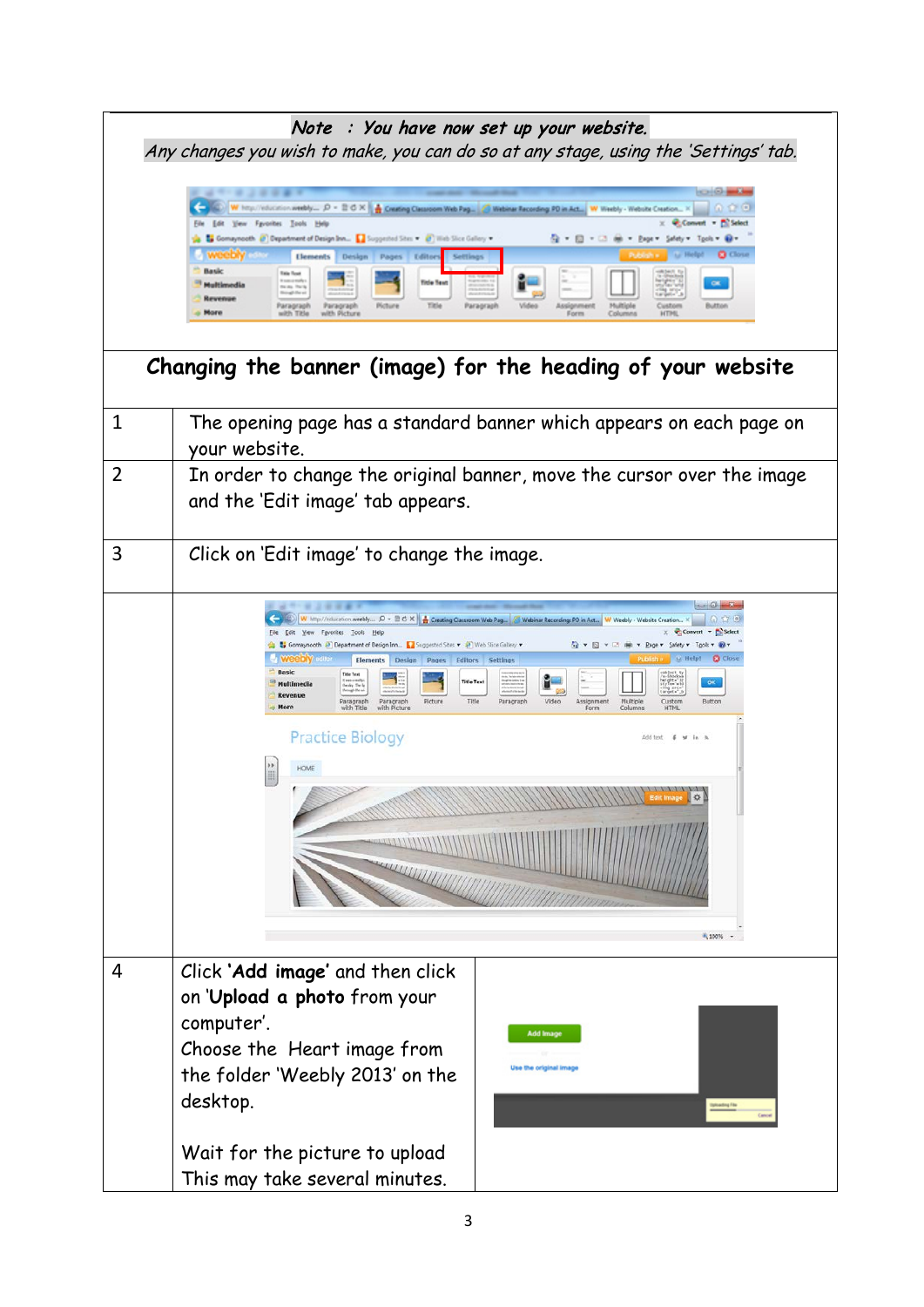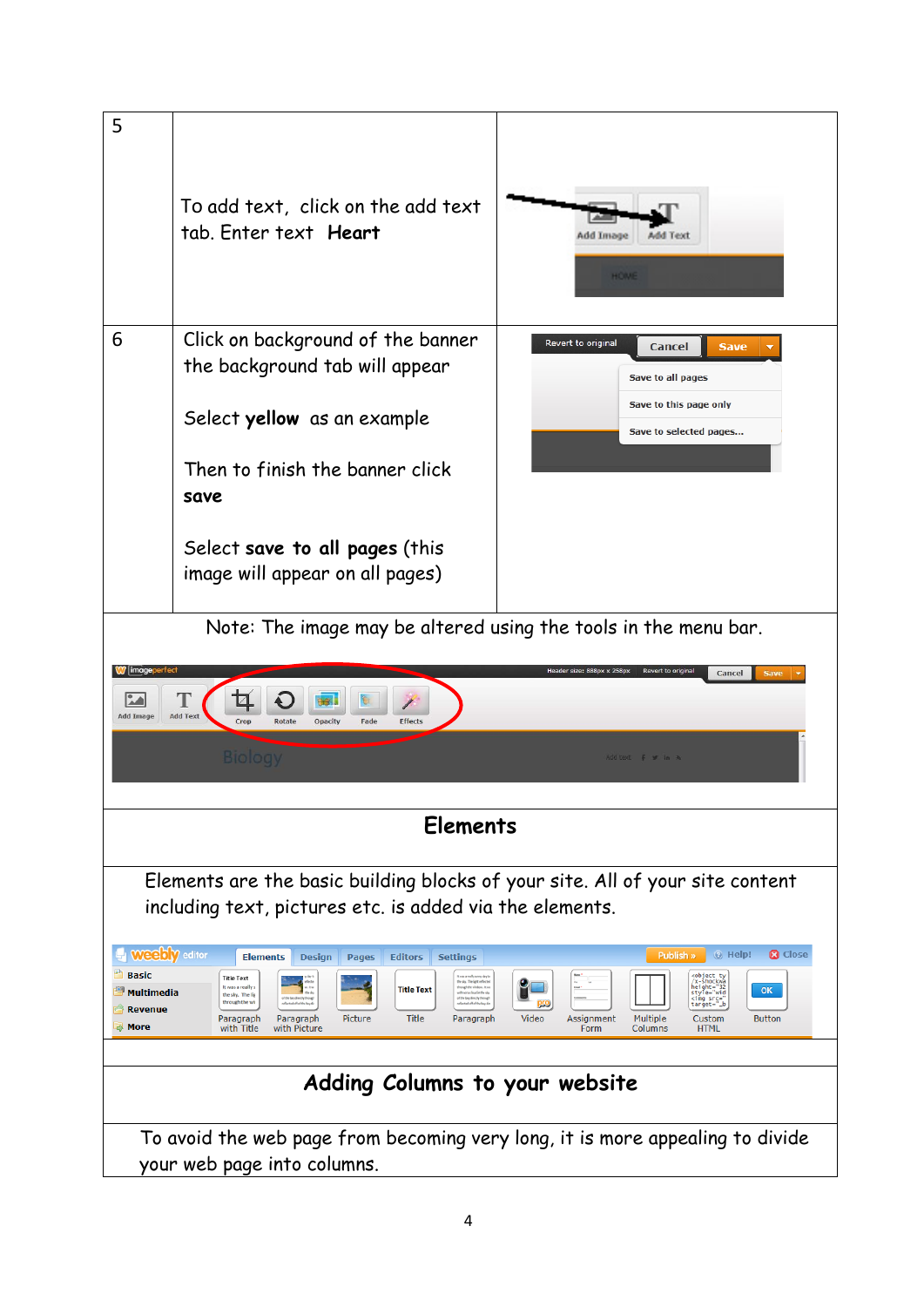| $\mathbf{1}$   | Click and drag the 'Multiple Columns' element into the webpage.                                                                                                                                                                                                                                                                                                                                                 |                                                                                                                                                                                                   |
|----------------|-----------------------------------------------------------------------------------------------------------------------------------------------------------------------------------------------------------------------------------------------------------------------------------------------------------------------------------------------------------------------------------------------------------------|---------------------------------------------------------------------------------------------------------------------------------------------------------------------------------------------------|
|                | <b>Title Text</b><br>he sky. The light reflecter<br>It was a really s<br>rough the window. It wa<br><b>Title Text</b><br>uith not a cloud in the sky<br>the sky. The lig<br>of the bay directly through<br>If the bay directly throug<br>through the wir<br>wheels with the base de<br>flected off of the bas d<br>Picture<br><b>Title</b><br>Paragraph<br>Paragraph<br>Paragraph<br>with Title<br>with Picture | object ty<br>/x-shockwa<br>height="32<br>style="wid<br>OK<br><img _b<br="" src="&lt;br&gt;target="/> Video<br>Assignment<br>Multiple<br><b>Button</b><br>Custom<br>Form<br>Columns<br><b>HTML</b> |
| $\overline{2}$ | Change the number of columns to<br>3.<br>Drag 'Picture' element to column<br>Drag 'Paragraph with title'<br>element to column 2<br>Drag 'Paragraph' element to<br>column to column 3<br><b>Adding Text</b>                                                                                                                                                                                                      | Columns: 2<br>alls.<br>3<br>Drag Elements her                                                                                                                                                     |
| text).         | Adding text to your site is as easy as dragging any of our text elements to a<br>page. The primary text elements are Title, Paragraph, Paragraph with Title (a<br>paragraph element with a Title area at the top) and Paragraph with Picture (a<br>paragraph element that includes the option to upload an image alongside the<br>Adding text to Paragraph with Title                                           |                                                                                                                                                                                                   |
| $\mathbf{1}$   | You have dragged 'Paragraph with<br>title' element to the middle column<br>on the main page                                                                                                                                                                                                                                                                                                                     | Picture<br>Paragrap                                                                                                                                                                               |
| $\overline{2}$ | Click within the paragraph title<br>box to start editing.                                                                                                                                                                                                                                                                                                                                                       | Click here to edit.<br>Click here to edit.                                                                                                                                                        |
| 3              | Click to add text.                                                                                                                                                                                                                                                                                                                                                                                              | <b>Welcome to our Biology Home Page</b><br>Click here to edit.                                                                                                                                    |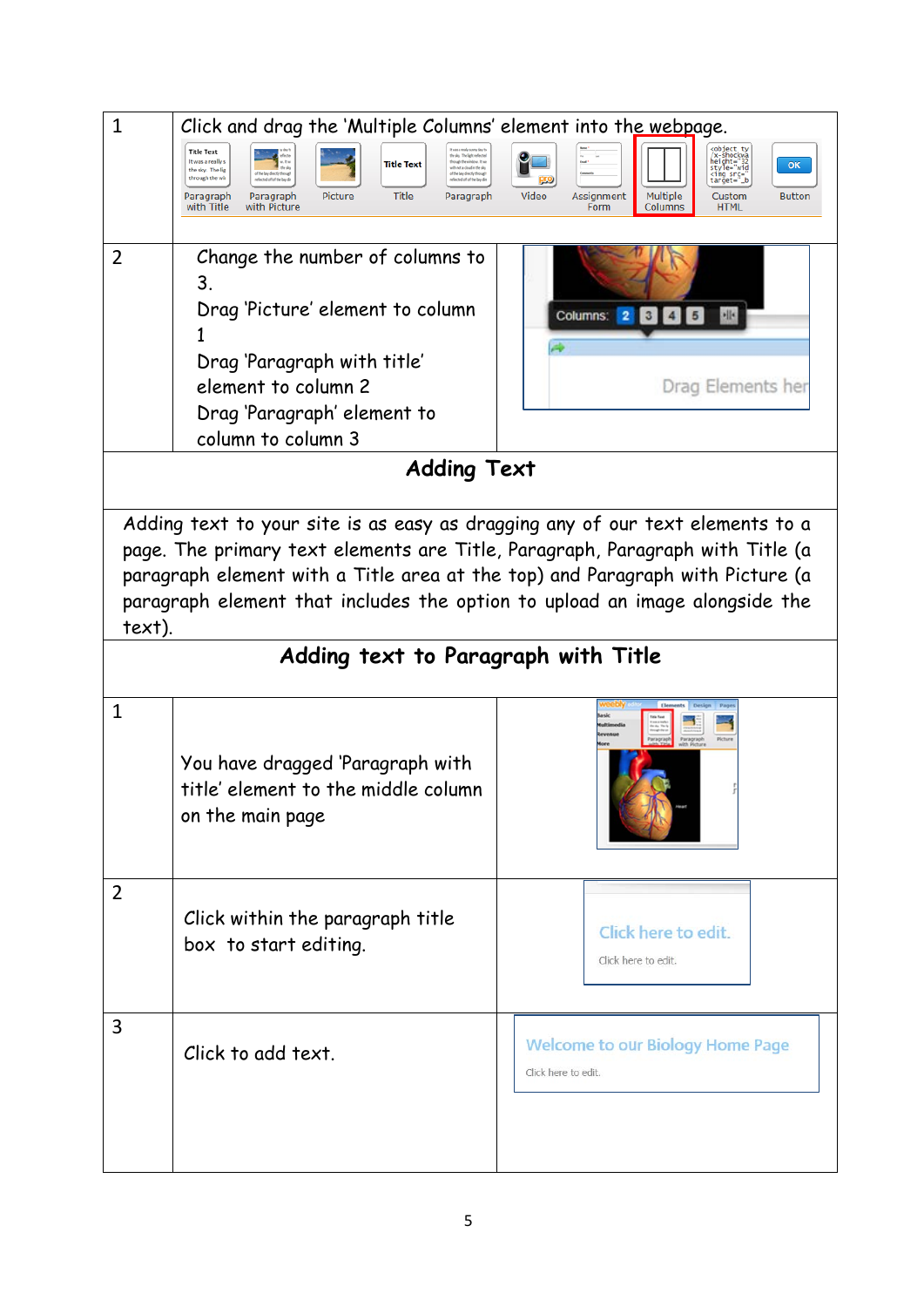| $\overline{4}$ | Once you add text to an element, you can edit it using the text toolbar.<br>UNDO REDO                                                                                                                                                                                                |                                                                                                                                                          |  |
|----------------|--------------------------------------------------------------------------------------------------------------------------------------------------------------------------------------------------------------------------------------------------------------------------------------|----------------------------------------------------------------------------------------------------------------------------------------------------------|--|
|                |                                                                                                                                                                                                                                                                                      |                                                                                                                                                          |  |
|                | You can highlight the text you want to change and Bold, Italicize or<br>Underline it. You can also change the colour of the text or make it bigger<br>or smaller. If you copy and paste text from a document, the 'Tx' button<br>changes the text to the default font type and size. |                                                                                                                                                          |  |
|                |                                                                                                                                                                                                                                                                                      | Take a few minutes to add different elements to your home page.                                                                                          |  |
|                | Adding More Pages to your website                                                                                                                                                                                                                                                    |                                                                                                                                                          |  |
| $\mathbf{1}$   | Click pages at the top of the web<br>page<br>You will now see a screen that says<br>manage pages<br>Click on <b>add</b> page and give it the<br>page name Unit 1                                                                                                                     | <b>Weebly</b> editor<br>Elements Design<br><b>Editors</b><br>Pages<br><b>Settings</b><br><b>Manage Pages</b><br>Add Blog<br>Add Page<br><b>Page Name</b> |  |
|                | Add two more pages to your site<br>by clicking add page again.<br>Call these pages Unit 2 and Unit 3                                                                                                                                                                                 | Click on "Add Page" to add a page, or "Add Blog" to add a blog to<br>our site.<br><b>Dealer Landered</b>                                                 |  |
|                | Adding a Subpage                                                                                                                                                                                                                                                                     |                                                                                                                                                          |  |
| $\overline{2}$ | Click on add page again and give it<br>the page name <i>Scientific Method</i> .<br>To make the scientific method a<br>subpage - Drag it up under the<br>page named unit 1 and drag it to<br>the right                                                                                | <b>Manage Pages</b><br><b>Add Page</b><br><b>Add Blog</b><br><b>Home</b>                                                                                 |  |
|                | Click save settings now and you<br>will see that this new page is a<br>subpage of Unit 1.                                                                                                                                                                                            | Unit 1<br><b>Scientific Method</b><br>Unit 2<br>Unit 3                                                                                                   |  |
|                | You will return to the home page<br>where you will now see scientific<br>method as a drop down menu from<br>Unit 1                                                                                                                                                                   | Tip: Drag pages up/down to reorder and<br>left/right to create subpages.                                                                                 |  |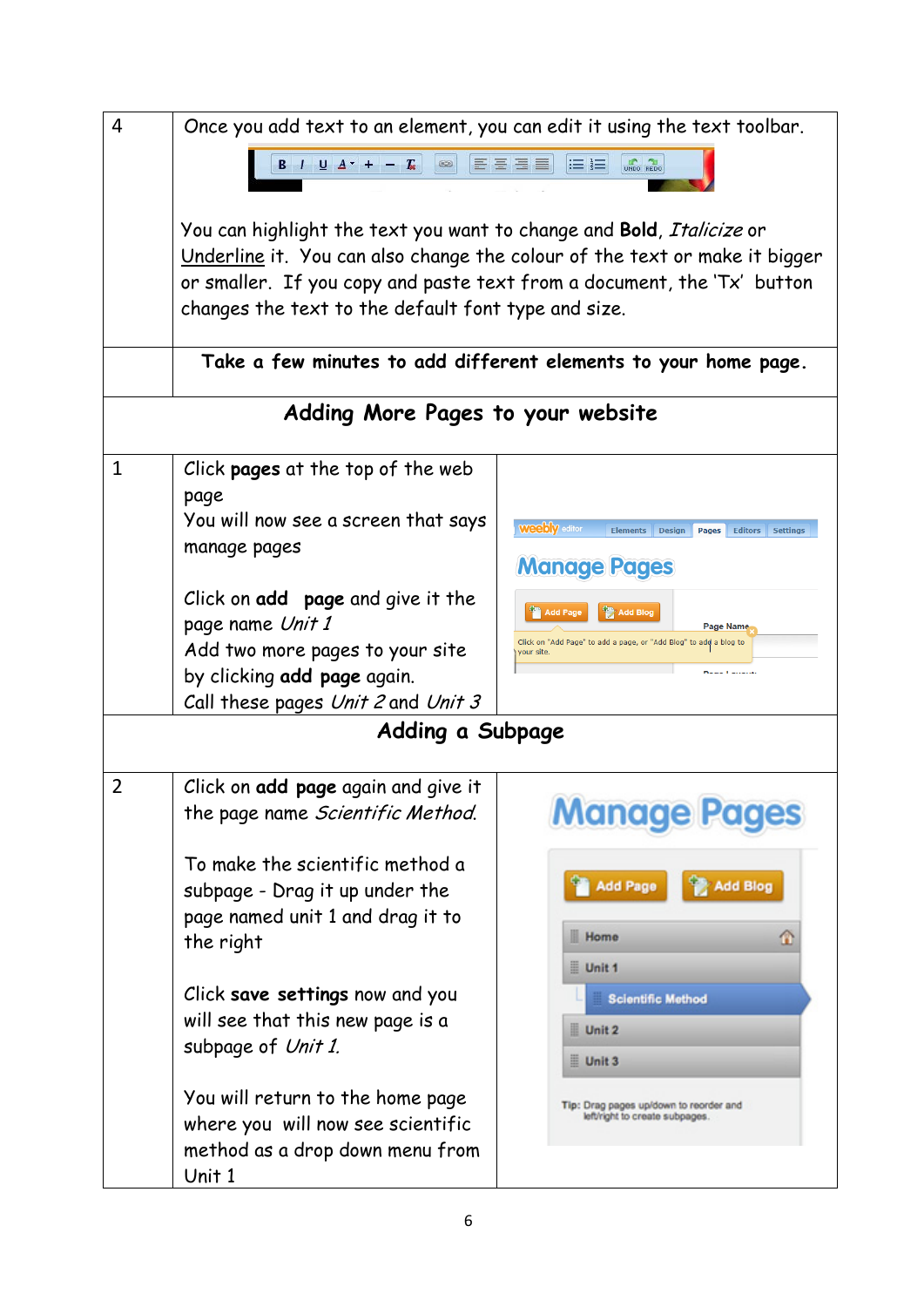| Adding a file          |                                                                                                                                                                                                                                                                                                                                                                                                                                                                                                                                                                                                                                                                                                                                                                                                                                 |  |  |
|------------------------|---------------------------------------------------------------------------------------------------------------------------------------------------------------------------------------------------------------------------------------------------------------------------------------------------------------------------------------------------------------------------------------------------------------------------------------------------------------------------------------------------------------------------------------------------------------------------------------------------------------------------------------------------------------------------------------------------------------------------------------------------------------------------------------------------------------------------------|--|--|
|                        | Using a button                                                                                                                                                                                                                                                                                                                                                                                                                                                                                                                                                                                                                                                                                                                                                                                                                  |  |  |
| $\mathbf{1}$           | Navigate to your Unit 2 page<br>Drag the multiple columns element to your page to make two columns<br>Drag the button element to the left column<br><br><br><br><br><t<br></t<br> ushockwa height="32 style="wid<br><time <br="" <target="_b" src="b"><b>Title Text</b><br/>the sky. The light reflected<br/>It was a really s<br/>through the window. It w<br/><b>Title Text</b><br>OK<br>with not a cloud in the sky<br>the sky. The lig<br/>of the bay directly through<br/>I'the bay directly through<br/>through the wir<br/>wheched off of the bay din<br/>effected off of the bay d<br/><b>Title</b><br/>Picture<br/>Video<br/>Assignment<br/>Multiple<br/><b>Button</b><br/>Paragraph<br/>Paragraph<br/>Paragraph<br/>Custom<br/>Columns<br/>with Title<br/>with Picture<br/>Form<br/><b>HTML</b></br></br></br></time> |  |  |
| 2                      | <b>Click</b> into the button, <b>delete</b> the<br>text and type microscope                                                                                                                                                                                                                                                                                                                                                                                                                                                                                                                                                                                                                                                                                                                                                     |  |  |
|                        | Move mouse and click on link icon<br>Button<br>Button<br>There are four options select "file<br>on your website"<br>Button<br>Click upload new file                                                                                                                                                                                                                                                                                                                                                                                                                                                                                                                                                                                                                                                                             |  |  |
|                        | Navigate to folder " Weebly<br>Folder 2013" and select the word<br>document called The Microscope                                                                                                                                                                                                                                                                                                                                                                                                                                                                                                                                                                                                                                                                                                                               |  |  |
|                        | You will now see a dialoque box in<br>the bottom right "uploading file"                                                                                                                                                                                                                                                                                                                                                                                                                                                                                                                                                                                                                                                                                                                                                         |  |  |
|                        | Wait until files uploads                                                                                                                                                                                                                                                                                                                                                                                                                                                                                                                                                                                                                                                                                                                                                                                                        |  |  |
| Using the file element |                                                                                                                                                                                                                                                                                                                                                                                                                                                                                                                                                                                                                                                                                                                                                                                                                                 |  |  |
| $\mathbf{1}$           | Click on the multimedia tab<br><b>Weebly editor</b><br><b>Elements</b><br>Design Pages<br><b>Editors</b><br><b>Settings</b><br><b>Basic</b><br><b>The Mark</b><br>You<br>UC<br>swt<br><b>Multimedia</b><br><b>State</b><br>Go<br>Tube<br>OOD<br><b>Revenue</b><br>Photo<br>Slideshow<br>File<br>Audio<br>Video<br>YouTube<br>Embedded<br>Flash<br>Google Maps<br><b>More</b><br>Gallery<br>Player<br>Video<br>Document                                                                                                                                                                                                                                                                                                                                                                                                          |  |  |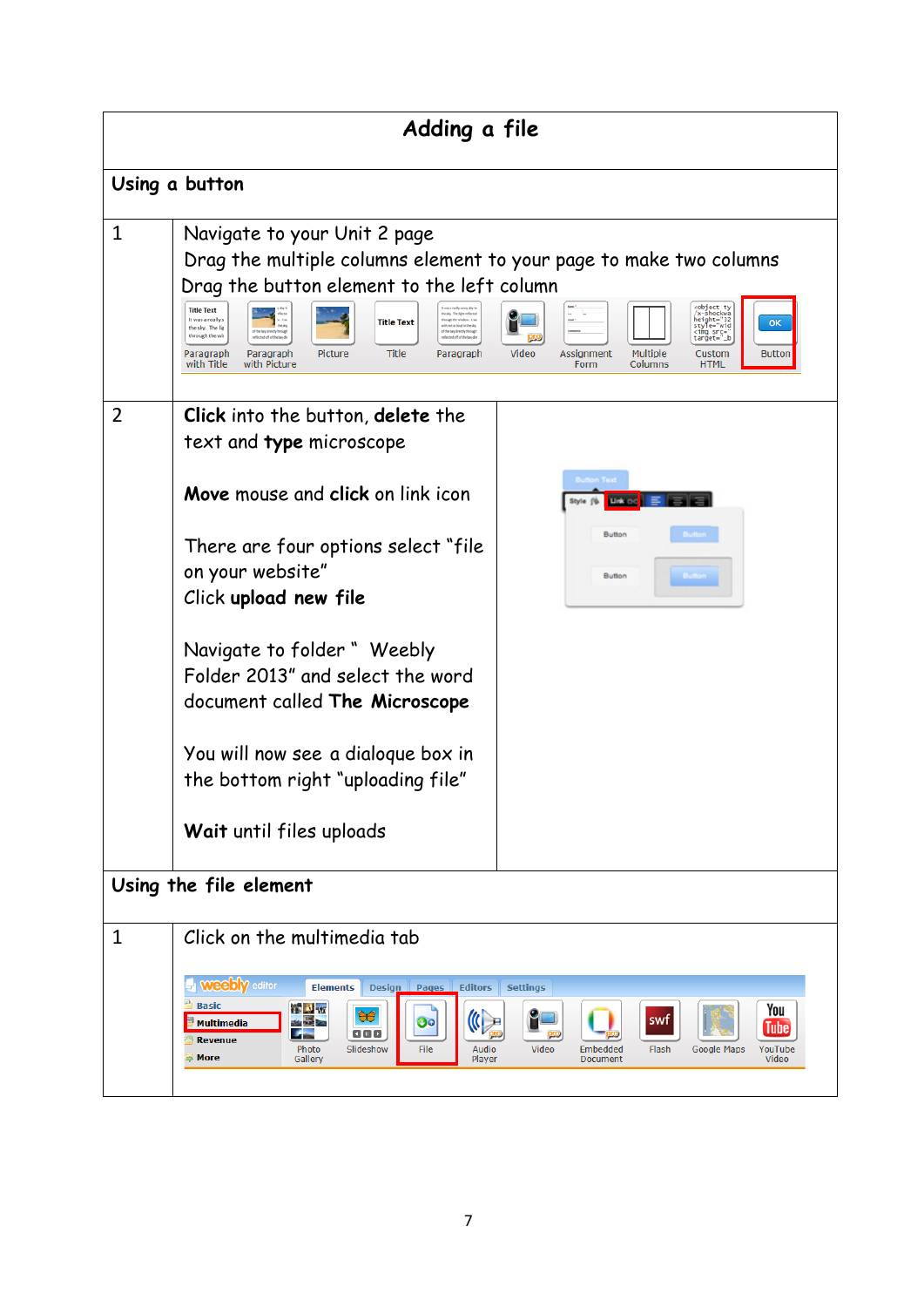| second column<br>Click to upload file<br>Click on icon at the top of the<br>page "upload new file"<br>Navigate to folder "Weebly 2013"<br>and select the powerpoint<br>document called The Cell<br>You will now see a dialoque box in<br>the bottom right "uploading file"<br>Wait until files uploads                                                                                       | Position:<br><b>File Name</b><br>$Left$ $\rightarrow$<br>Click here to upload file<br>Upload new File<br>This menu bar lets you change things about the element you<br>clicked. |
|----------------------------------------------------------------------------------------------------------------------------------------------------------------------------------------------------------------------------------------------------------------------------------------------------------------------------------------------------------------------------------------------|---------------------------------------------------------------------------------------------------------------------------------------------------------------------------------|
| Adding a SWF (eg animation)                                                                                                                                                                                                                                                                                                                                                                  |                                                                                                                                                                                 |
|                                                                                                                                                                                                                                                                                                                                                                                              |                                                                                                                                                                                 |
| Navigate to your Unit 3 page                                                                                                                                                                                                                                                                                                                                                                 |                                                                                                                                                                                 |
| Click on the <b>Multimedia tab</b>                                                                                                                                                                                                                                                                                                                                                           |                                                                                                                                                                                 |
| <b>Weebly</b> editor<br><b>Elements</b><br><b>Pages</b><br><b>Editors</b><br><b>Design</b><br><b>Settings</b><br><b>Basic</b><br>You<br>5 pm<br>$\boldsymbol{\Theta}$ ol<br>' Multimedia<br>Tube<br>$\blacksquare$<br><b>MeVenue</b><br>Slideshow<br>File<br>Audio<br>Video<br>Flash<br><b>Google Maps</b><br>YouTube<br>Photo<br>Embedded<br>More<br>Gallery<br>Player<br>Video<br>Document |                                                                                                                                                                                 |
| Drag the Flash (SWF) elemenets to the page                                                                                                                                                                                                                                                                                                                                                   |                                                                                                                                                                                 |
| Click to upload file                                                                                                                                                                                                                                                                                                                                                                         |                                                                                                                                                                                 |
| Click on icon "upload new file"                                                                                                                                                                                                                                                                                                                                                              |                                                                                                                                                                                 |
| Navigate to folder " Weebly 2013" and select the swf file called The                                                                                                                                                                                                                                                                                                                         |                                                                                                                                                                                 |
| Kidney                                                                                                                                                                                                                                                                                                                                                                                       |                                                                                                                                                                                 |
| You will now see a dialoque box in the bottom right "uploading file"                                                                                                                                                                                                                                                                                                                         |                                                                                                                                                                                 |
| Wait until files uploads                                                                                                                                                                                                                                                                                                                                                                     |                                                                                                                                                                                 |
|                                                                                                                                                                                                                                                                                                                                                                                              |                                                                                                                                                                                 |